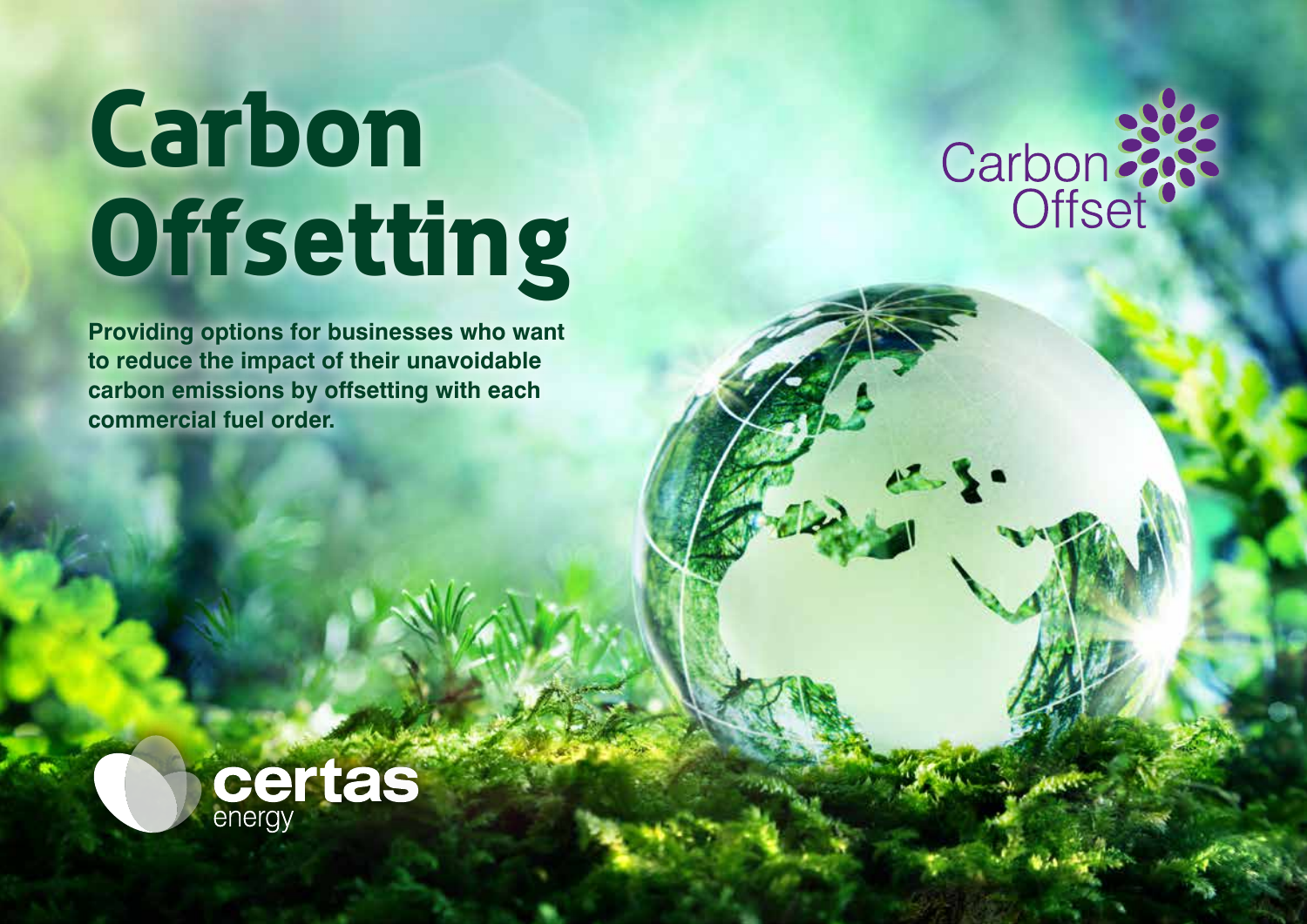#### **What is carbon offsetting?**

Carbon offsetting allows companies to compensate for the greenhouse gas emissions that they produce, with an investment in a project that gives an equivalent reduction of emissions elsewhere in the world. This means there is no net increase in the global greenhouse gas emissions as a result of using commercial fuel and is done by purchasing carbon credits for activities that reduce greenhouse gas emissions or absorb carbon dioxide.

**At Certas Energy, we support you in reducing your business' climate impact by offering carbon offsetting with commercial fuel orders in the UK. By offsetting up to 100% of your carbon emissions from fuel supplied by Certas Energy, you can contribute to a decrease in global greenhouse gases.**





**Offset 100% of your liquid fuel carbon emissions to reduce your business' impact on the climate**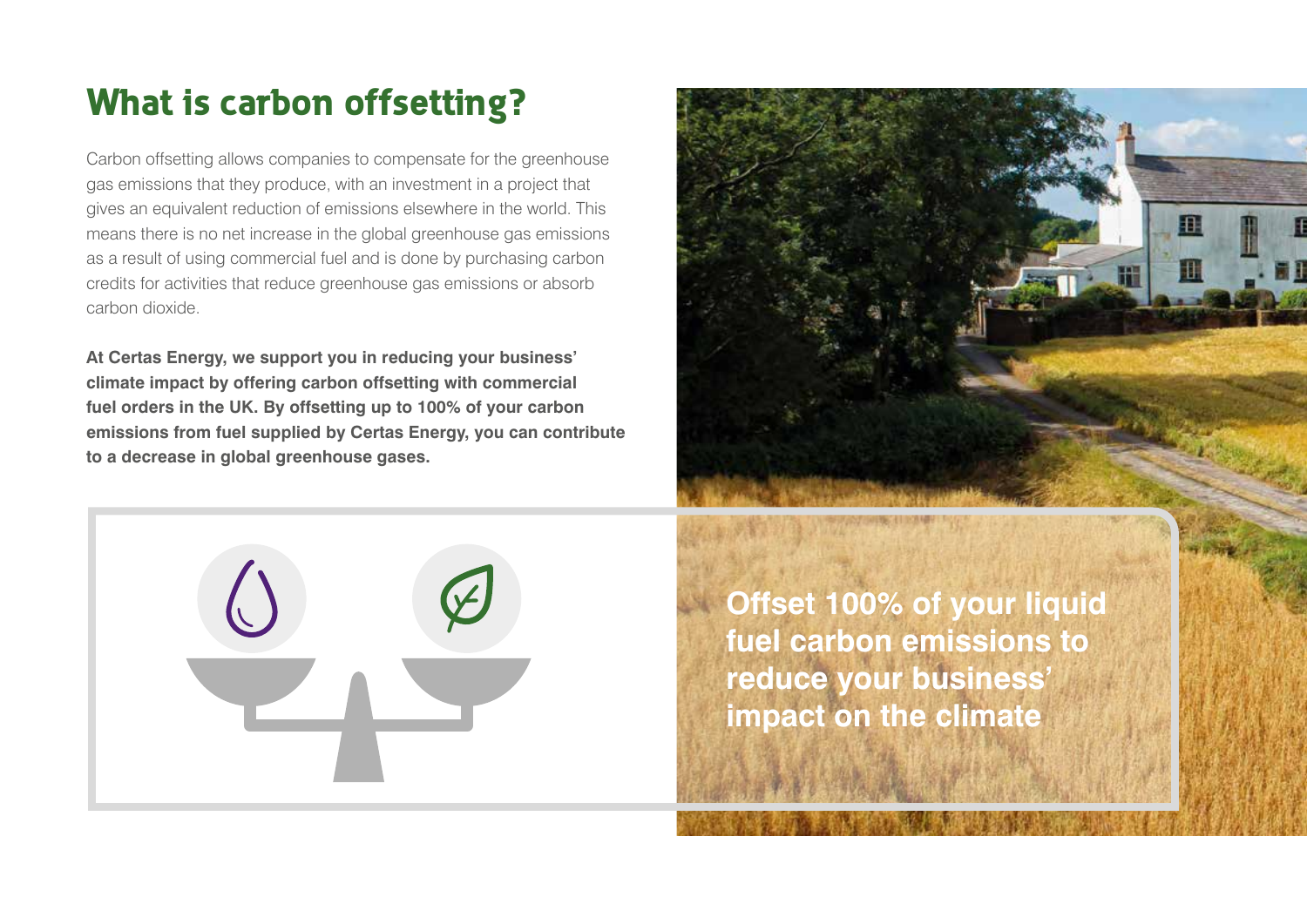

### **The benefits to your business**

Carbon offsetting allows environmentally-conscious companies to bring about economic, social and health benefits to different communities by investing in projects that bring about positive change throughout the world.



**Offset 100% of your commercial fuel carbon emissions** 



**Demonstrate your commitment to acting on climate change and reducing global carbon emissions**



**Demonstrate your corporate social responsibility and environmental integrity to your customers with marketing support and offsetting certificates for each carbon credit purchased**



**Fuelling greener business, differentiate from competitors by adding carbon offsetting to your approach to reducing your organisation's carbon footprint**



**Support a variety of projects that provide sustainable development in communities locally in the UK and around the world**



**Use certificates issued for carbon offsets to report your climate actions in sustainability reporting**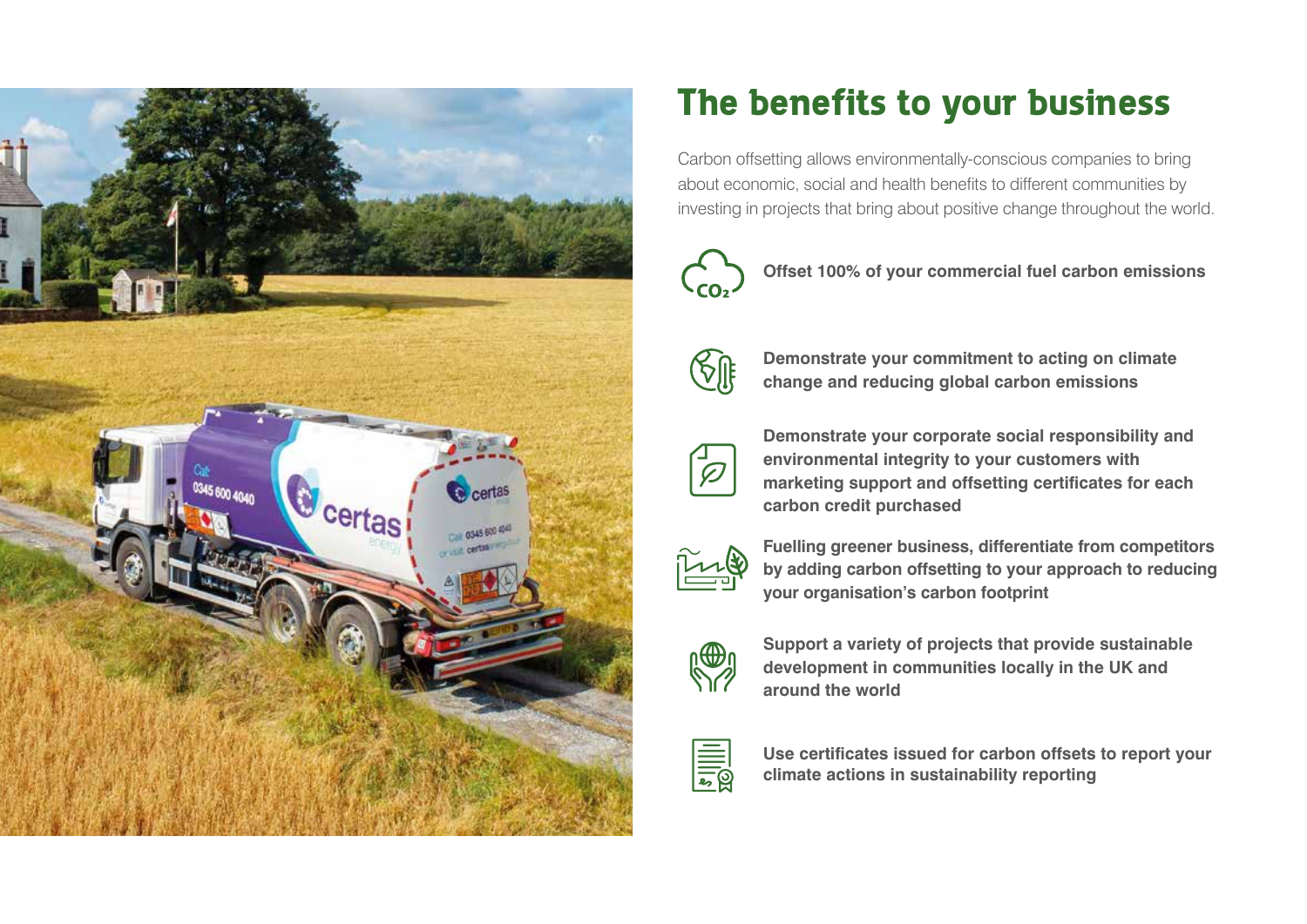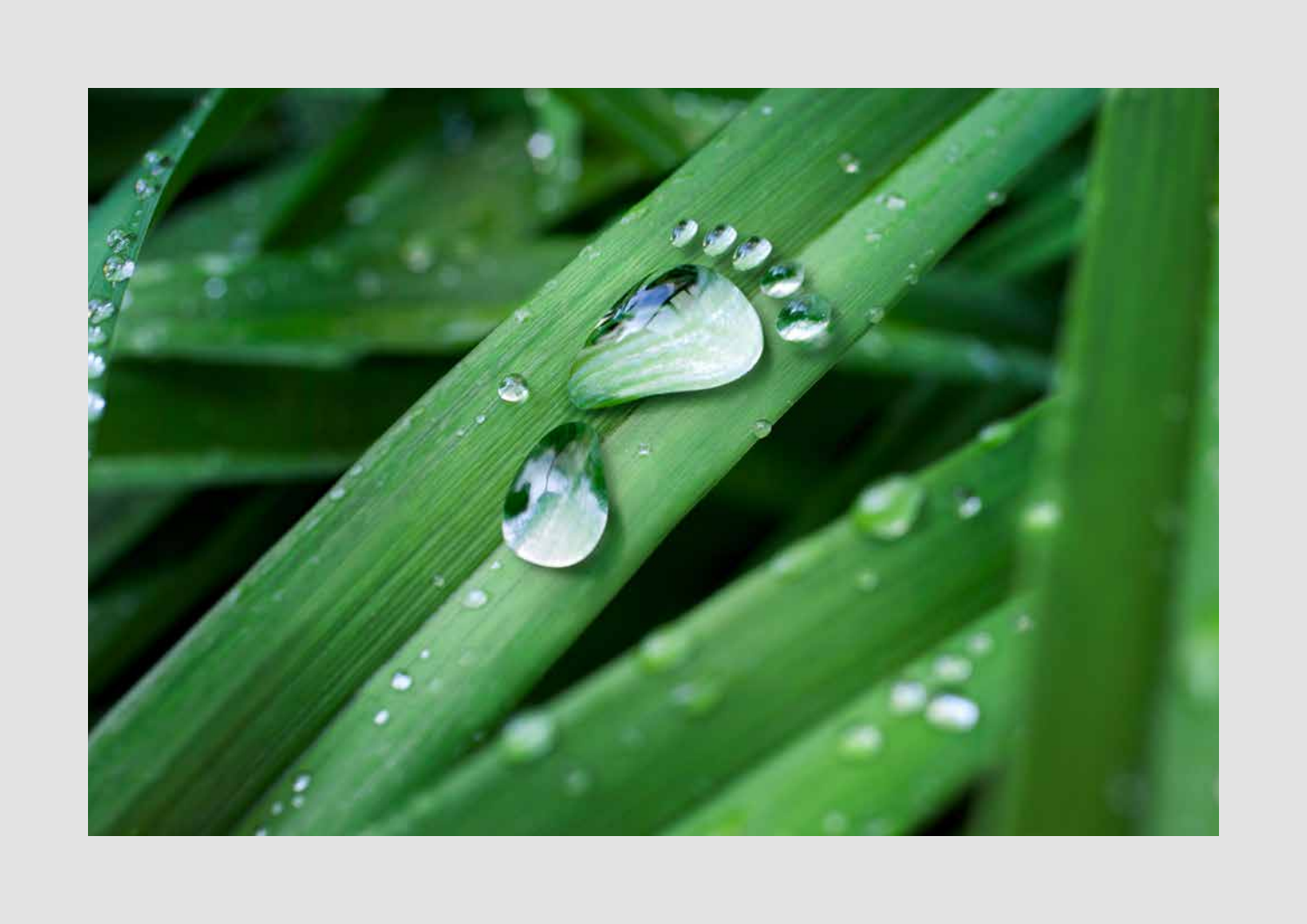#### **How it works**

With each bulk order of road diesel, gas oil, commercial kerosene or commercial heating oil (Therma35), or each litre of road diesel or gas oil drawn using your Certas Energy fuel card, you are able to offset the associated carbon dioxide that you cannot avoid or reduce.



**1 You reduce your emissions as much as possible**

- - **2 Any unavoidable carbon emissions are offset by purchasing carbon credits, used to invest in sustainable projects in the UK and around the world**



**3 The project reduces or captures CO2 emissions that otherwise would have been released into the atmosphere** 



**4 Carbon credits are used one-time-only and accredited through globally recognised standards (Gold Standard, VCS and CCB)**

**Your investment into projects will generate carbon credits used to counteract your unavoidable CO2 emissions from using** 



**commercial fuel.**  $\blacksquare$ Carbon content varies in different grades of commercial fuel. We use emissions factors provided by the UK Government to convert the fuels into an equivalent amount of carbon dioxide equivalent (CO2e).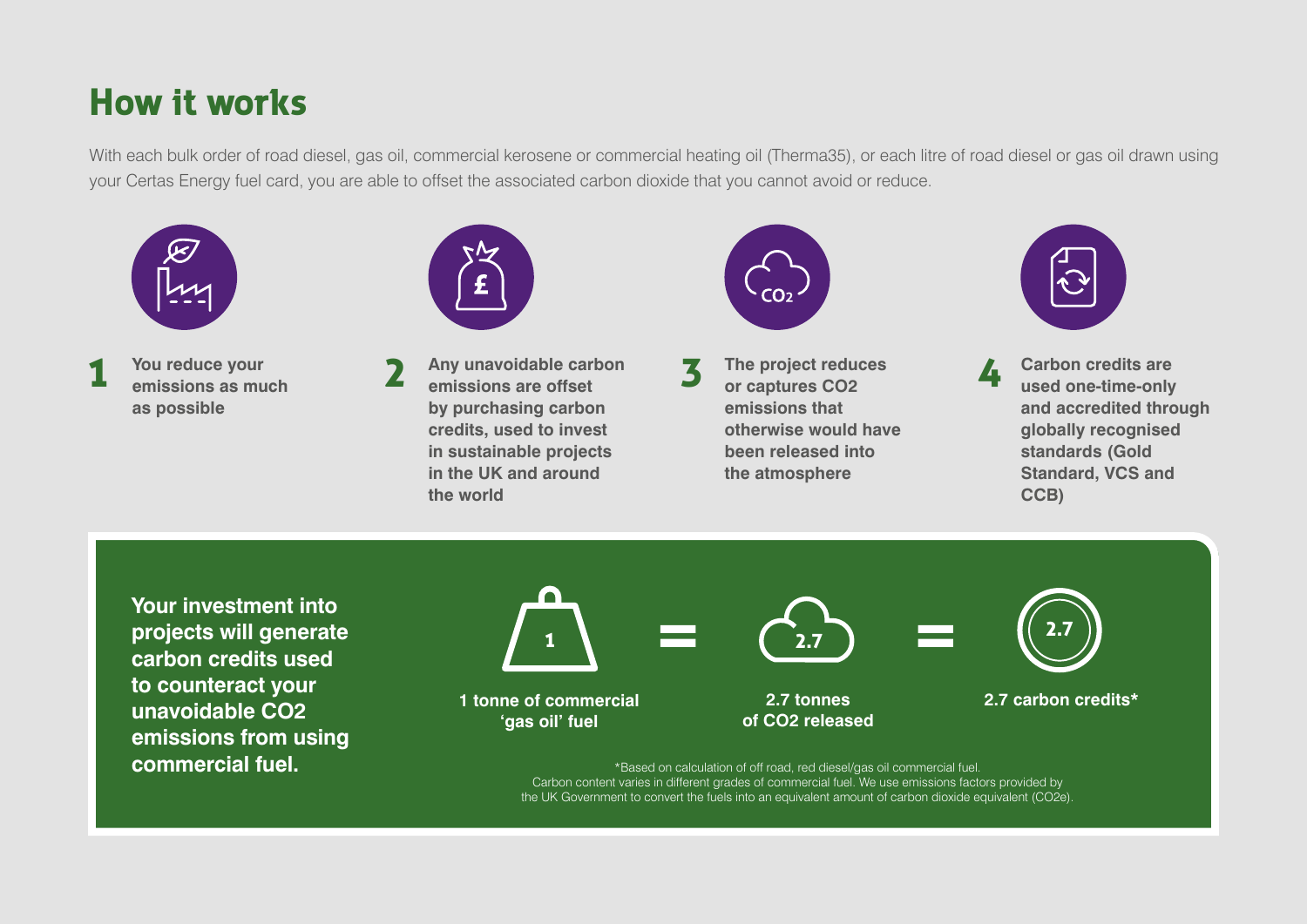#### **What projects are supported?**

**By offsetting your fuel carbon emissions, you are investing in environmental projects that will reduce CO2 in the atmosphere, as well as improving the lives of others, biodiversity and investments in renewable energy.**

We have chosen verified carbon mitigation projects to absorb carbon emissions, development of new technology as well as supporting local communities and nature-based projects here in the UK and around the world.

Every one of the projects we support complied with the VCS (Verified Carbon Standard), Gold Standard, UN CDM (United Nations Climate Change Carbon Mechanism) and CCD Standards (The Climate Community & Biodiversity Alliance). We ensure that every one of the products we have chosen to support have been independently verified and that the emission reductions are real, permanent, additional to any activities that would have occurred regardless, and unique.

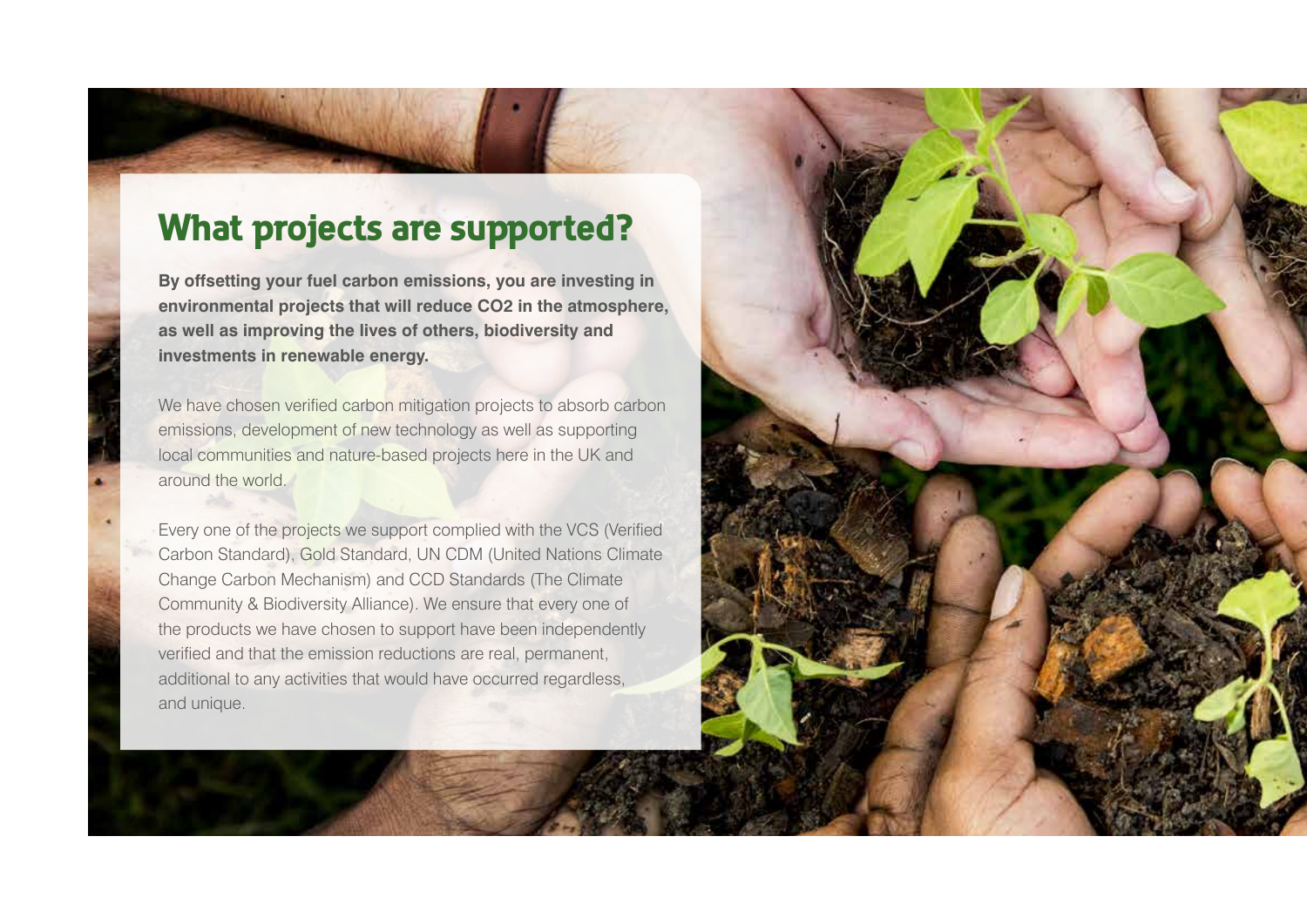